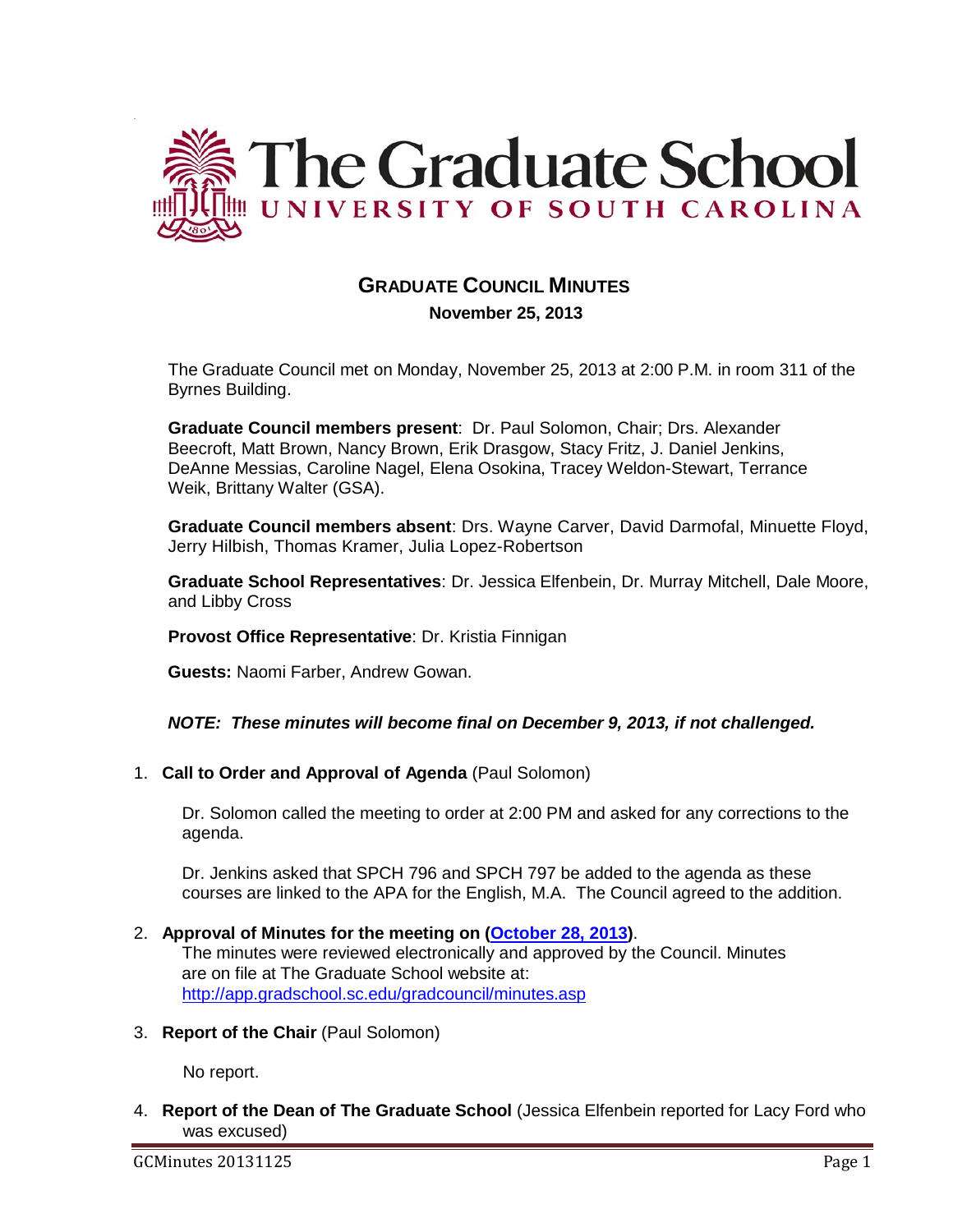Dr. Elfenbein announced that this year's funding for travel grants has been distributed to 315 students and a total of more than \$150K. Please notify staff in your departments that applications for the next academic year will reopen on June 1, 2014 for travel beginning July 1, 2014.

The Graduate Student Association held an open forum meeting with the Graduate School. As a result the Graduate School will send out an email weekly updating Graduate Students on issues and announcements published on the Graduate School website, on Twitter and on Facebook to insure that all Graduate students and Graduate Directors are informed of important issues of interest. The email will be sent out every Friday.

Also in the new academic year, there are two funding opportunities for Graduate Students. One of those opportunities is the Presidential Fellows. There will be three rounds of nominations. The first round will be in mid-January. The second will be in early February, and the third in late-February. Eligibility requires that a student be admitted to a doctoral or MFA program. The student will receive money to supplement funding provided by the department. The Presidential Fellows is a recruiting fellowship. This year, there were 86 Presidential Fellows and next year there will be over 100.

Additionally, the Southern Regional Education Board (SREB) funds minority graduate students for doctoral and dissertation awards. There will be two awards distributed this year. The SREB provides \$20,000 a year in scholarships for the first three years of the student's matriculation. The Student's department is responsible for funding the fourth and fifth year of study. Funds can be distributed to the student as a stipend for working in the department as a Teaching Assistant, Graduate Assistant or Lab Associate. Existing students can be nominated for a dissertation award. However, the nominating department is responsible for providing tuition and fees.

## 5. **Report of the Associate Dean / Secretary of the Graduate Council** (Murray Mitchell)

Dr. Mitchell reported that the bulletin freeze date is December 15. Therefore, there will be a Graduate Council Meeting on December 9 to accommodate new information going into the bulletin. The Registrar's office has now updated their information to reflect the current year's Graduate Council members.

Regarding the weekly email sent to Graduate Students, Dr. Mitchell referenced useful information and deadlines distributed in the email. For example, the University provides a free shuttle service to the airport. This information is useful for many students and staff who will be traveling during the holiday season and for Spring Break. Other useful information mentioned is that the final dissertation deadline is November 26. There is an Entrepreneurial Workshop on December 3rd from 9:00 AM to 12 Noon. The next Doctoral Hooding Ceremony will be December 16 at 1:30 PM in the Koger Center and Friday, April 11, 2014 is Graduate Student Day.

## 6. **Report of the Graduate Student Association Representative** (Brittany Walter)

Brittany Walter reported that there was good student participation at the forum with the Graduate School. The GSA is pleased with the Weekly Digest email published by the Graduate School.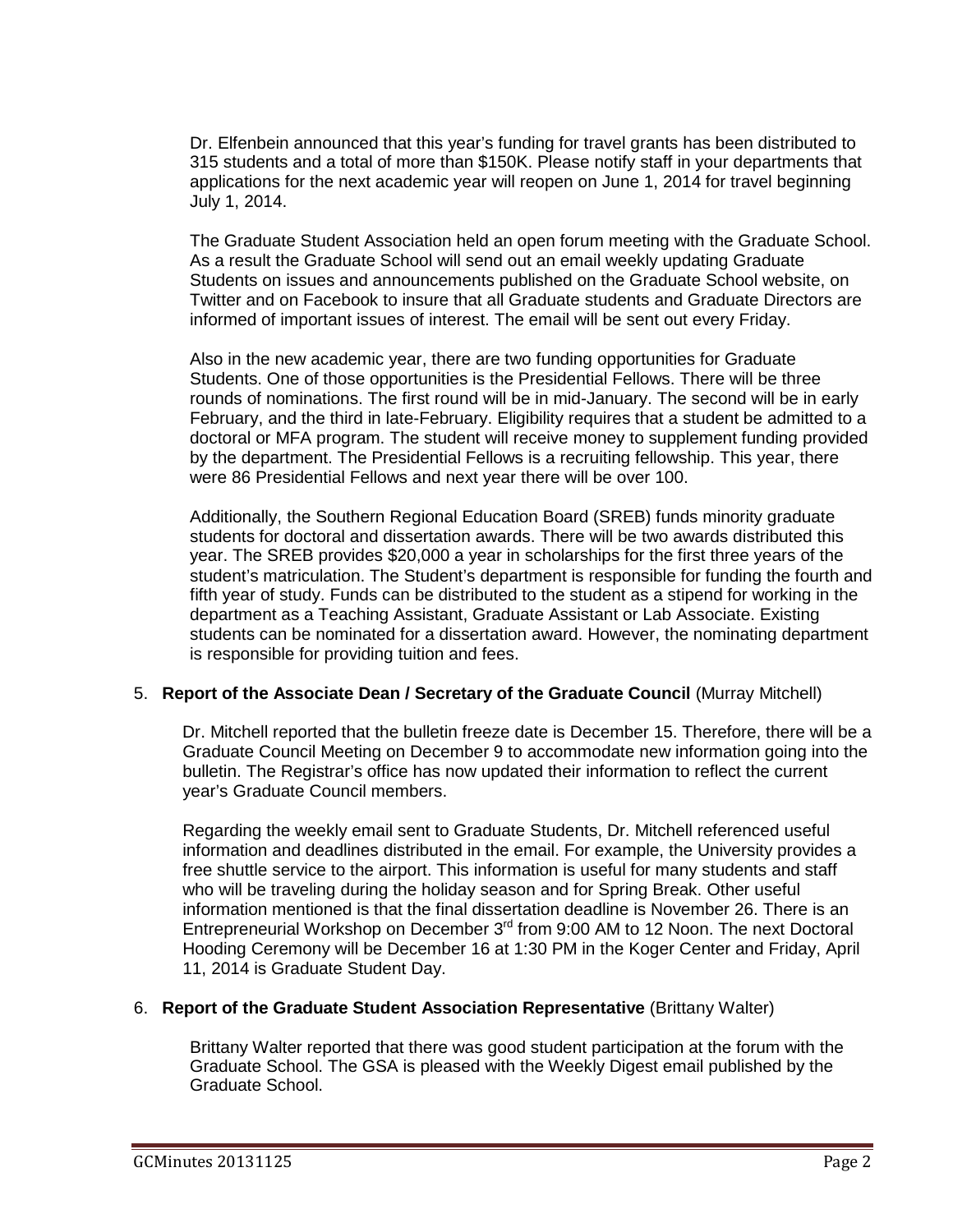Another concern of the GSA is travel funding. In the next academic year, the Graduate School is considering three rounds of nominees for travel grant funding. The GSA is hopeful that more students can be considered with this modification. The GSA plans to conduct a survey in Spring 2014 in preparation for a second forum with

the Graduate School.

In addition, the GSA is sponsoring a series of professional development workshops. The subjects will include sexual harassment and student public safety.

Also in 2014, the GSA is looking forward to participating in Graduate Student Week and Graduate Student Day.

## 7. **Report of the Academic Policy and Practices Committee** (Stacy Fritz)

Dr. Mitchell updated the Council on the approval of an associate status for graduate faculty members. The associate status is intended to allow fulltime clinical and research faculty to chair graduate thesis and dissertation committees. This proposal was approved in September by the Faculty Senate and is now under consideration by the Provost and the Board of Trustees. If approved, it will be the responsibility of the Academic Policy and Practice Committee to formulate a procedure for implementation within the departments.

## 8. **Report of the Committee on 500/600 Level Courses, Distance Education and Special Courses** (Murray Mitchell)

A listing of 500/600 Level Courses was presented to Council. The list was presented to the Council for informational purposes only.

Course Change Proposals:

| <b>GERM 510</b> | Number change to GERM 410                                                                                                                                                                                                                                                                                                                          |
|-----------------|----------------------------------------------------------------------------------------------------------------------------------------------------------------------------------------------------------------------------------------------------------------------------------------------------------------------------------------------------|
| <b>CSCE 512</b> | Change prerequisites<br>From: CSCE 311, STAT 509<br>To: CSCE 311, STAT 509 or STAT 515                                                                                                                                                                                                                                                             |
| <b>CSCE 516</b> | Change prerequisites<br>From: STAT 509<br>To: STAT 509 or STAT 515                                                                                                                                                                                                                                                                                 |
| <b>CSCE 563</b> | Change prerequisites<br>From: CSCE 240, STAT 509<br>To: CSCE 240, STAT 509 or STAT 515                                                                                                                                                                                                                                                             |
| <b>CSCE 582</b> | Change prerequisites<br>From: CSCE 350, STAT 509<br>To: CSCE 350, STAT 509 or STAT 515                                                                                                                                                                                                                                                             |
| <b>SOCY 507</b> | Description and prerequisite change<br>From: Early and contemporary theories, methods, and issues<br>relating to conformity in human interaction.<br>Prereq: SOCY 101, SOCY 300 or consent of instructor.<br>To: Theories and issues relating to the definition of and<br>response to crime and/or deviance.<br>Prereq: Any SOCY 300-level course. |
| SOCY 513        | Title, description and prerequisite change<br>From: Demographic Aspects of the Life Cycle                                                                                                                                                                                                                                                          |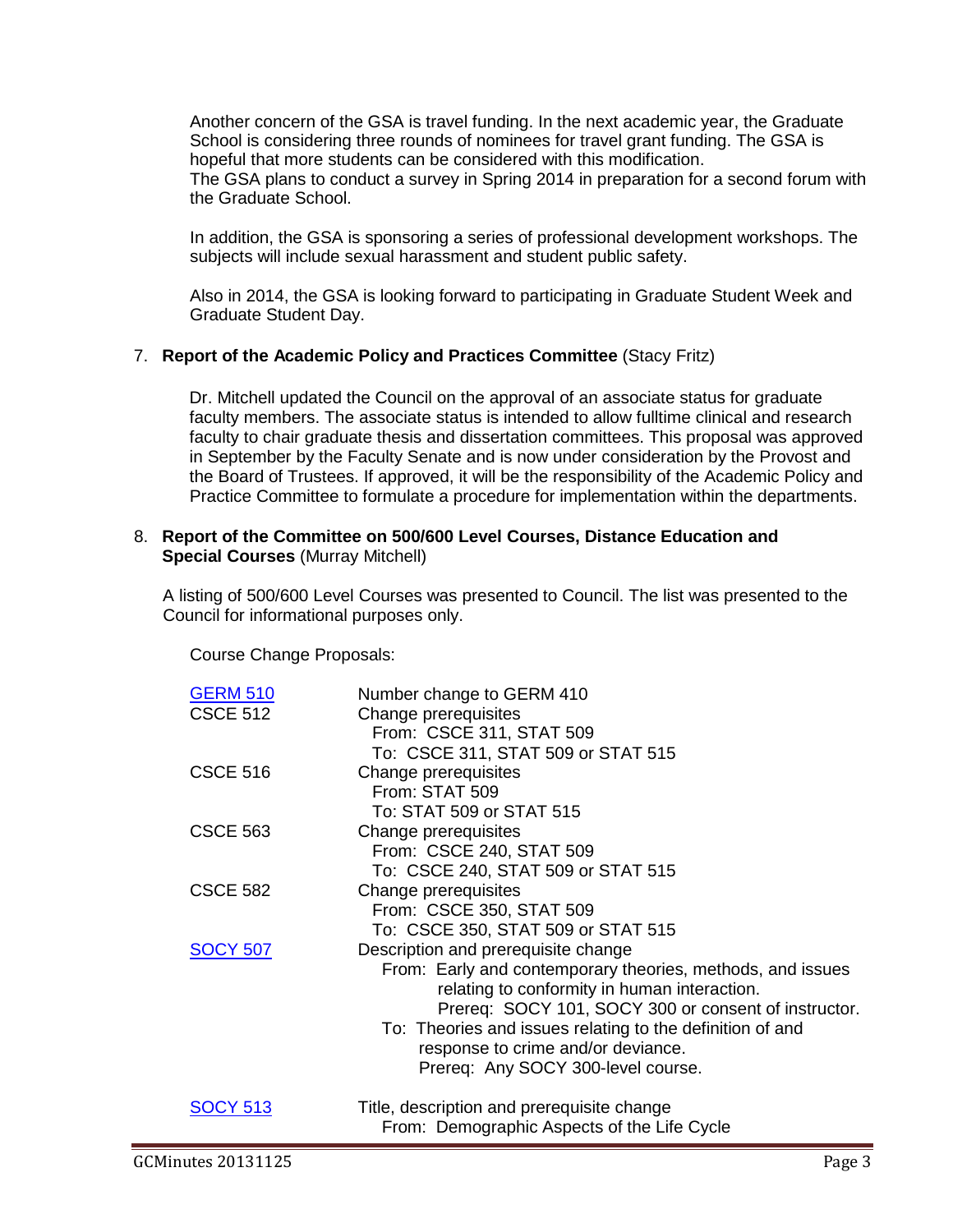|                 | Prereq: SOC 101, 310 or consent of instructor                |
|-----------------|--------------------------------------------------------------|
|                 | To: Life Course Demographics                                 |
|                 | Prereq: SOCY 310                                             |
| <b>SOCY 520</b> | Title and description change                                 |
|                 | From: Social Behaviorism (3)                                 |
|                 | Current theory and research relating to social interaction,  |
|                 | communication, group structure, and social control.          |
|                 | Prereq: SOC 101, 320 or consent of instructor                |
|                 | To: Advanced Social Psychology (3)                           |
|                 | Advanced survey of social psychological perspectives and     |
|                 | research on inequality, discrimination, power and status,    |
|                 | cooperation and collective action, social norm and morality, |
|                 | networks and relationships.                                  |
|                 | Prereq: SOC 101, 320 or consent of instructor                |
|                 |                                                              |
|                 |                                                              |
| CY 540          | Prerequisite change                                          |
|                 | From: SOCY 101, SOCY 300, or consent of instructor.          |

To: Any SOCY 300-level course

Course Deletions:

SOCY 501 (3) Cities and Politics SOCY 508 (3) Freedom and Determination SOCY 510 (3) Human Fertility SOCY 511 (3) Human Mortality SOCY 526 (3) Social Attitudes

New Course Proposals:

#### CSCE 572 Human-Computer Interaction (3)

Human-Computer Interaction. Interaction design and evaluation. Interaction modes. System usability. Human-robot interaction. Cooperative systems. Universal design and accessibility.

Prerequisites/Corequisites: Upper division or graduate standing in CSE or permission of the instructor. Experience with programming.

[Effective Term: Spring 2014]

### MUSC 593 Arts Marketing (3)

Arts marketing program challenges, arts organizations, building the successful private studio, marketing plans, social media and guerilla marketing, and market research.

[Effective Term: Spring 2014]

Distance Education Delivery EDEX 619 (3) Nature of Students with Intellectual Disabilities EDEX 691 (3) Inclusion: Co-Teaching Students with Disabilities PSYC 520 (3) Psychology of Child Development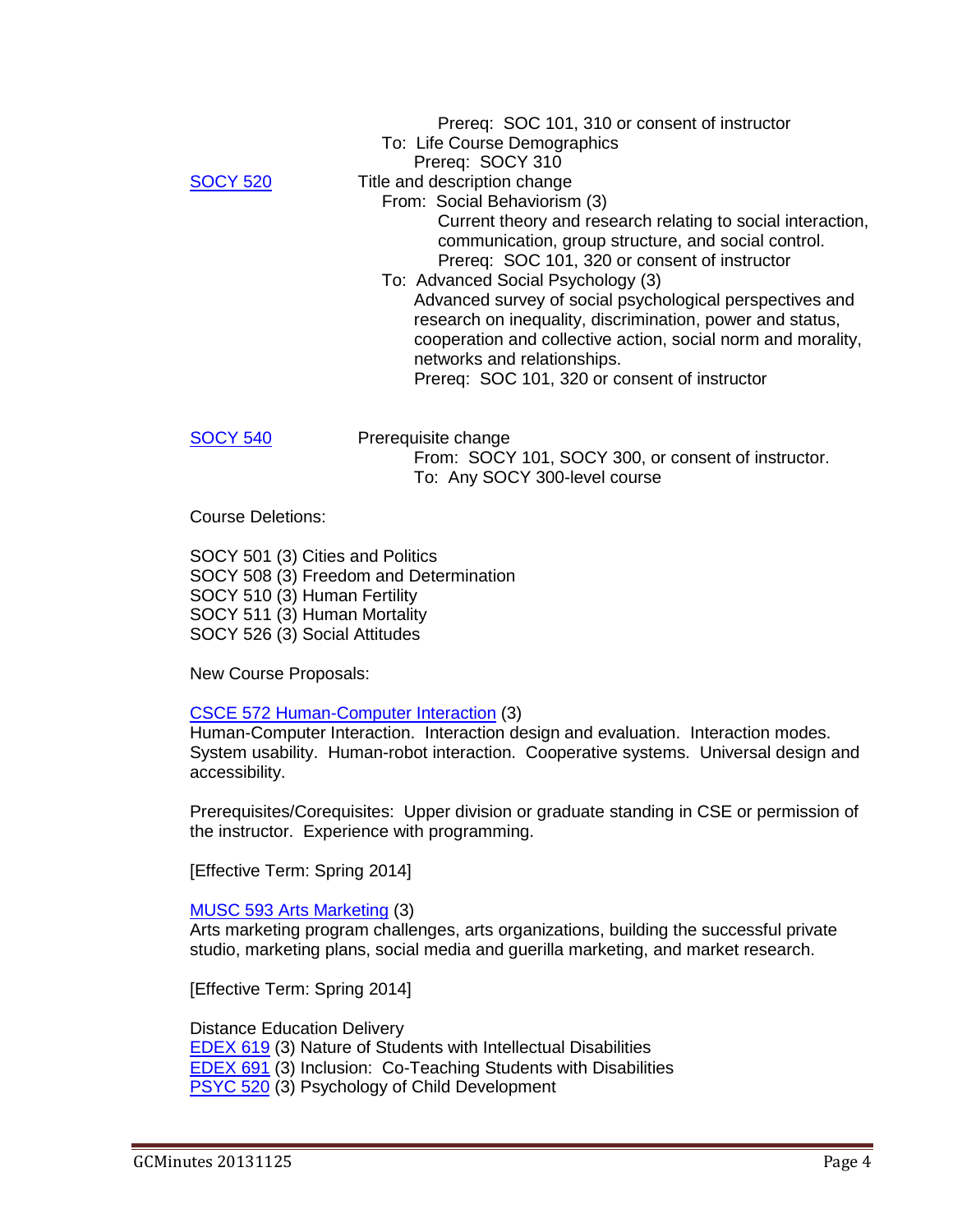## 9. **Fellowships and Scholarships Committee** (Wayne Carver-excused)

Dr. Elena Osokina reported that the Committee selected graduate student, Sarah Fletcher from four nominees to present an electronic thesis presentation at the Council of Southern Graduate Schools. Ms. Fletcher will represent the University of South Carolina at the regional level.

### 10. **Report of the Science, Math, and Related Professional Program Committee** (DeAnne Messias)

## *Department of Pathology, Microbiology, and Immunology*

Course Change Proposal (Change in credit hours) **APPROVED** [MBIM 730 Frontiers in Biomedical Sciences](http://gradschool.sc.edu/facstaff/gradcouncil/2013/MBIM%20730%20Frontiers%20in%20Biomedical%20Sciences_Redacted.pdf) From: 1 credit hour To: 3 credit hours [Effective Term: Fall 2014]

## *Arnold School of Public Health*

Academic Program Actions/Bulletin Change **APPROVED** [ASPH Masters of Science Exercise Science -](http://gradschool.sc.edu/facstaff/gradcouncil/2013/MS%20EXercise%20SCience%20apa%20ASPH_Redacted.pdf) Name Change for Area of [Specialization/Concentration](http://gradschool.sc.edu/facstaff/gradcouncil/2013/MS%20EXercise%20SCience%20apa%20ASPH_Redacted.pdf)

Description: Title "Rehabilitation Sciences" should replace "Motor Control and Development" as an area of specialization of the Master of Science degree in Exercise Science. "Rehabilitation Sciences" more accurately reflects the course work and goals of this area of specialization within the MS in Exercise Science Program. [Effective Term: Fall 2014]

Academic Program Actions/Bulletin Change **APPROVED**

ASPH PhD Exercise Science - [Name Change for Area of Specialization/Concentration](http://gradschool.sc.edu/facstaff/gradcouncil/2013/PhD%20%20EXercise%20SCience%20APA%20ASPH_Redacted.pdf) Name Change

Description: As measurement and research sciences, epidemiology and biostatistics serve as the basic tools for public health action. Both disciplines are part of the science core of public health and are a part of the training of all public health professionals. The department of Epidemiology and Biostatistics is a community of scholars dedicated to the production of new knowledge and the application of that knowledge to public health issues.

[Effective Term: Fall 2014]

Academic Program Actions/Bulletin Change **APPROVED**

ASPH Doctorate of [Physical Therapy \(DPT\) Program Curriculum Change](http://gradschool.sc.edu/facstaff/gradcouncil/2013/DPT%20EXercise%20SCience%20APA%20ASPH_Redacted.pdf) Description: PUBH 678 Transforming Health Care for the Future is included in the Program of Study for the DPT degree. This course provides exposure to working with healthcare professionals in other disciplines. Interdisciplinary collaboration among health care providers is integral to successful outcomes in the field of rehabilitation. [Effective Term: Fall 2014]

Academic Program Actions/Bulletin Change **APPROVED** [ASPH Doctorate of Philosophy in Epidemiology \(54\)](http://gradschool.sc.edu/facstaff/gradcouncil/2013/DPT%20EXercise%20SCience%20APA%20ASPH_Redacted.pdf)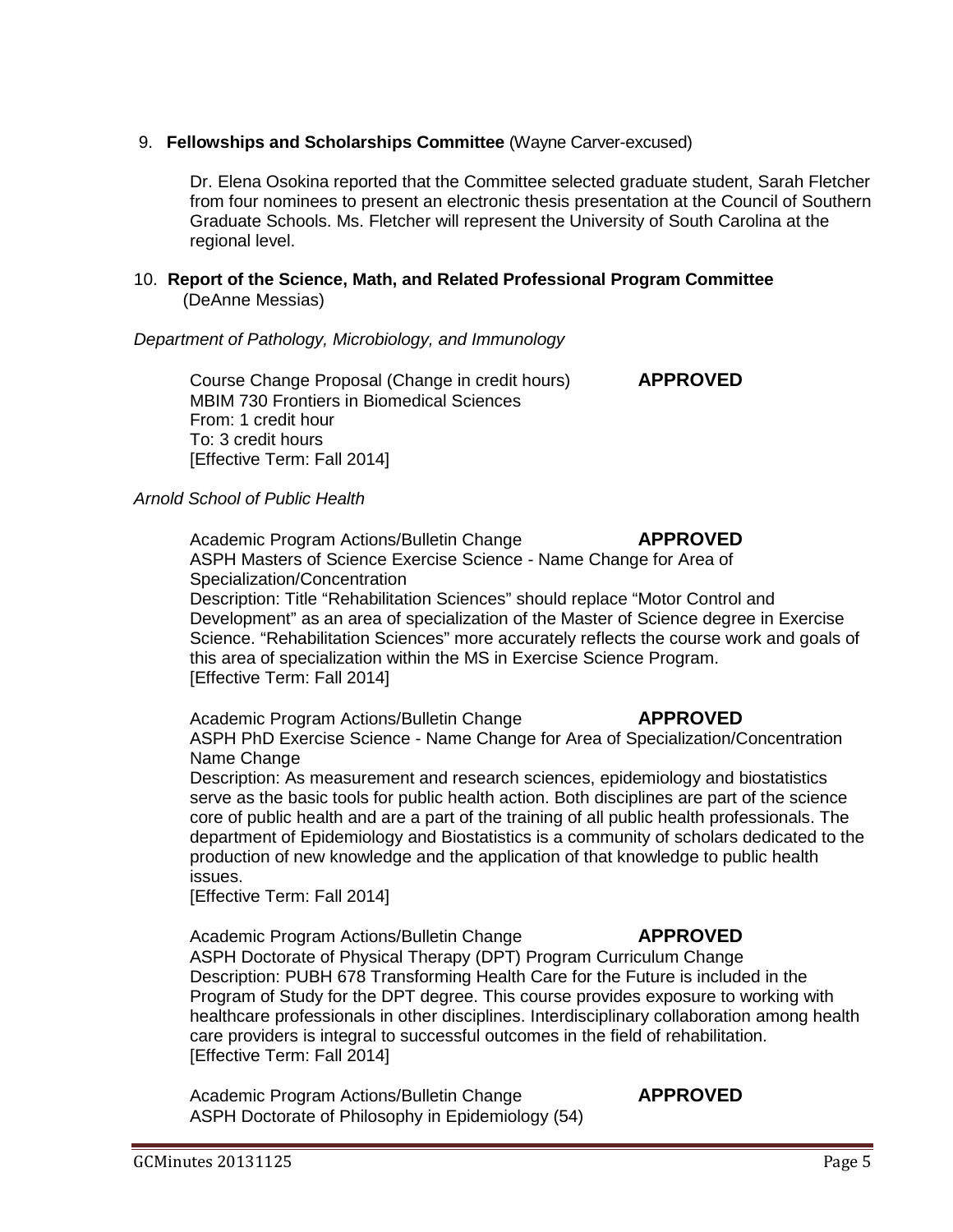New methods in epidemiology have proliferated in the past decades resulting from developments in study designs, computing capabilities, and new approaches to solving old problems. While doctoral students in epidemiology need to know these methods, it is challenging to cover them all in a meaningful way in a single course. Therefore, we have created a new course EPID 801, which is designed to supplement the existing methods course for doctoral students. [Effective Term: Fall 2014]

Course Change Proposal (Title change) **APPROVED** [EPID 749 Investigative Epidemiology: Infectious Diseases](http://gradschool.sc.edu/facstaff/gradcouncil/2013/EPID%20749%20CCP%20_Redacted.pdf) (3)

To: Infectious Diseases Epidemiology

[Effective Term: Fall 2014]

From: Investigative Epidemiology: Infectious Diseases

[Prereq: EPID 700/701 and BIOS 700/701 or permission of instructor

Course Change Proposal (Prerequisite change) **APPROVED**

[BIOS 754 Discrete Data Analysis](http://gradschool.sc.edu/facstaff/gradcouncil/2013/BIOS%20754%20CCP_Redacted.pdf) (3) From Prereq: EPID 700/701 and BIOS 700/701 To Prereq: EPID 700/701 and BIOS 757 [Effective Term: Fall 2014] Course Change Proposal (Title and description change) **APPROVED** [HSPM 708 Cost-Benefit Analysis](http://gradschool.sc.edu/facstaff/gradcouncil/2013/HSPM%20708%20CCP_Redacted.pdf) in Health (3) From: Cost-Benefit Analysis in Health To: Methods of Economic Evaluation of Health Projects, Policies and Programs Concepts and principles of economic evaluation and applications of evaluation techniques (e.g., cost-effectiveness, cost-utility, cost-benefits, decision modeling) to the real-world issues and problems. [Effective Term: Fall 2014] Course Change Proposal (Course number change) **APPROVED**

[EPID 801 Epidemiologic Methods III](http://gradschool.sc.edu/facstaff/gradcouncil/2013/EPID%20801%20CCP.pdf) (3) From: 801 To: 802 [Effective Term: Fall 2014] [Prereq: EPID 800 or permission of instructor]

Course Change Proposal (Course number change) **APPROVED** [EPID 802 Advanced Analytic Methods in Epidemiology](http://gradschool.sc.edu/facstaff/gradcouncil/2013/EPID%20802%20CCP.pdf) (3) From: 801 To: 802 [Effective Term: Fall 2014] [Prereq: EPID 741 and BIOS 757 or equivalent courses

New Course Proposal **APPROVED** 

[EXSC 727 Controlled Trials in Exercise Science](http://gradschool.sc.edu/facstaff/gradcouncil/2013/EXSC%20727_Redacted.pdf) (3) Description: This course covers planning, organizing and implementing randomized controlled trials of physical activity or exercise interventions. It is primarily aimed to meet the needs of graduate students in exercise science and others in related fields. [Effective Term: Fall 2014]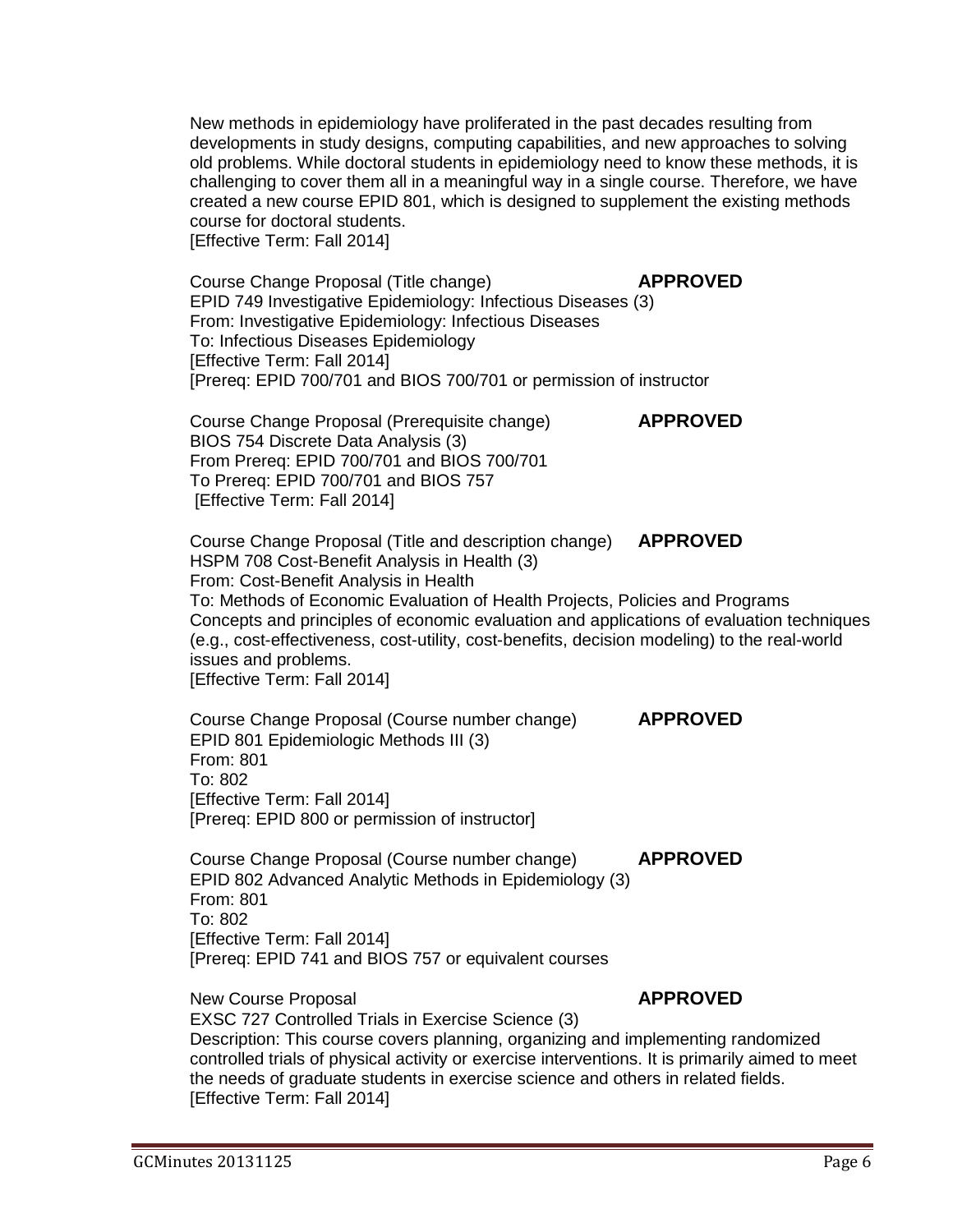New Course Proposal **APPROVED** [ENHS 771 Environmental Health Sciences Seminar](http://gradschool.sc.edu/facstaff/gradcouncil/2013/ENHS%20771_Redacted.pdf) (1) Environmental Health Sciences Seminar is a one credit course that provides the opportunity for graduate students within the department and other related departments/programs to enhance and broaden their knowledge in environmental health by exploring current research and case studies. [Effective Term: Fall 2014]

Course Change Proposal (Change Title and Description) **APPROVED** [PHYT 756 Topics in Physical Therapy: ICU, Integumentary and Women's Health Issues](http://gradschool.sc.edu/facstaff/gradcouncil/2013/PHYT%20756%20CCP_Redacted.pdf) (2) From: [PHYT 756 Topics in Physical Therapy: ICU, Integumentary and Women's Health Issues](http://gradschool.sc.edu/facstaff/gradcouncil/2013/PHYT%20756%20CCP_Redacted.pdf) To: Integumentary Physical Therapy Physical therapy management of patients with integumentary disorders. [Effective Term: Fall 2014]

Course Change Proposal (Change credit hours) **APPROVED** [PHYT 760 Orthotics and Prosthetics](http://gradschool.sc.edu/facstaff/gradcouncil/2013/PHYT%20760%20CCP_Redacted.pdf) (3) From: 3 credit hours To: 2 credits [Effective Term: Fall 2014]

## *Department of Statistics*

Academic Program Actions/Bulletin Change **APPROVED** [Statistics Certificate of Graduate Study in Applied Statistics \(CGS-AS\)](http://gradschool.sc.edu/facstaff/gradcouncil/2013/Statistics%20Certificate%20of%20Graduate%20Study%20in%20Applied%20Statistics%20(CGS-AS).pdf) To drop the experimental design requirement (either STAT 506 or 706) from the requirements for the CGS-AS. These courses are not critical to all students who seek to earn the degree. The important basic concepts of experimental design are still required. [Effective Term: Fall 2014]

## *Department of Engineering and Computing*

Course Change Proposal/Bulletin Change (Title, Description and Couse Number change) **APPROVED**

[ENCP 702 Engineering Graphics with Solid Modeling for Teachers](http://gradschool.sc.edu/facstaff/gradcouncil/2013/ENCP%20702%20CCP_Redacted.pdf) (3) From: Engineering and Graphics with Solid Modeling for Teachers To: ENCP 602 Introduction to Engineering Design for Teachers Description: An introduction to computer–aided design with solid modeling for pre-service and in-service teachers. Design process, professional communication and collaboration methods, design ethics, and technical documentation. Note: Excluded-College of Engineering and Computing majors. [Effective Term: Fall 2014] [Prereqs: College Algebra with Trigonometry]

| Course Change Proposal (Course to be deleted) | <b>APPROVED</b> |
|-----------------------------------------------|-----------------|
| ELCT 873 Advances in Physical Electronics (3) |                 |
| [Effective Term: Fall 2014]                   |                 |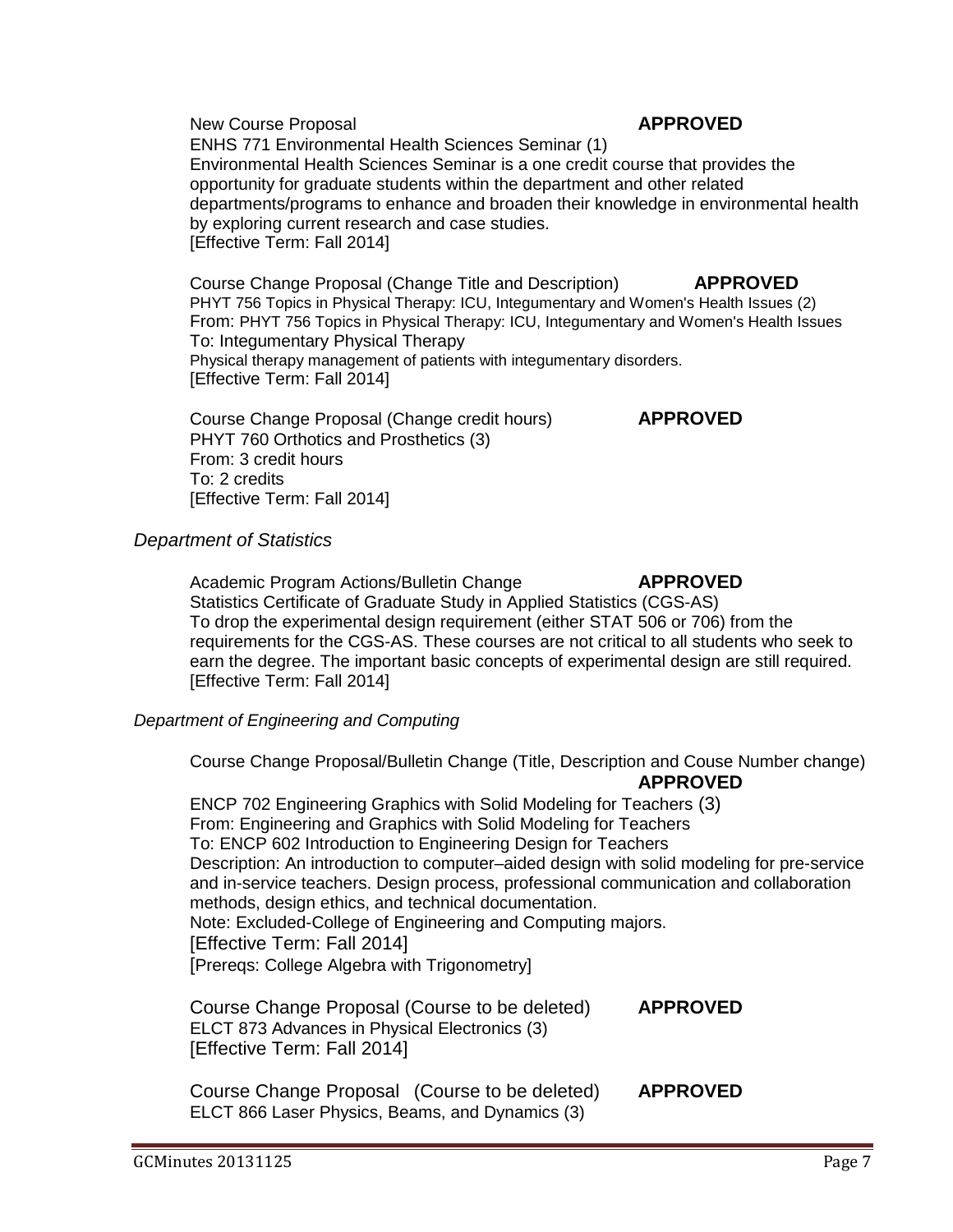[Effective Term: Fall 2014]

Course Change Proposal (Course to be deleted) **APPROVED** [ELCT 867 Advances in Quantum Electronics](http://gradschool.sc.edu/facstaff/gradcouncil/2013/ELCT%20867%20ccp_Redacted.pdf) (3) [Effective Term: Fall 2014]

Course Change Proposal (Course to be deleted) **APPROVED** [ELCT 781 Pulsed Power Systems](http://gradschool.sc.edu/facstaff/gradcouncil/2013/ELCT%20781_Redacted.pdf) (3) [Effective Term: Fall 2014]

Course Change Proposal (Course to be deleted) **APPROVED** [ELCT 775 Plasma Electronics](http://gradschool.sc.edu/facstaff/gradcouncil/2013/ELCT%20775%20CCP_Redacted.pdf) (3) [Effective Term: Fall 2014]

*School of Earth, Ocean & Environment*

**Bulletin Change APPROVED** [Masters of Earth & Environmental Resource Management](http://gradschool.sc.edu/facstaff/gradcouncil/2013/MEERM%20BCH%2010-18_Redacted.pdf) To change professors names in the bulletin [Effective Term: Fall 2014]

Bulletin Change **APPROVED** [Marine Science Program](http://gradschool.sc.edu/facstaff/gradcouncil/2013/Marine%20Science%20Program%20BCH%209-30_Redacted.pdf)  To change the names of the professors names in the bulletin and To change the cross-listed courses from MSCI 717 to GEOL 717 [Effective Term: Fall 2014] [Prereq GEOL/MSCI 521]

Course Change Proposal/Bulletin Change (Change credit hours) **APPROVED**

[GEOL 725 Solid Earth Processes](http://gradschool.sc.edu/facstaff/gradcouncil/2013/GEOL%20725%20CCP_Redacted.pdf) (4) From: 4 credit hours To: 3 credit hours [Effective Term: Fall 2014]

*Department of Pharmacology, Physiology, and Neuroscience*

Course Change Proposal/Bulletin Change (Title, Description, Credit hours, Other) **APPROVED**

[PHPH 775 Practicum in Nurse Anesthesia](http://gradschool.sc.edu/facstaff/gradcouncil/2013/PHPH%20775%20CCP_Redacted.pdf) (6-7) From: Practicum in Nurse Anesthesia To: Practicum I in Nurse Anesthesia 6 fixed hours, Course can only be taken once Description: Introduction to the cognitive and clinical skills necessary to perform effective anesthesia in a supervised clinical setting [Effective Term: Fall 2014]

New Course Proposal **APPROVED** [PHPH 777 Practicum II in Nurse Anesthesia](http://gradschool.sc.edu/facstaff/gradcouncil/2013/PHPH%20777%20NCP_Redacted.pdf) (6)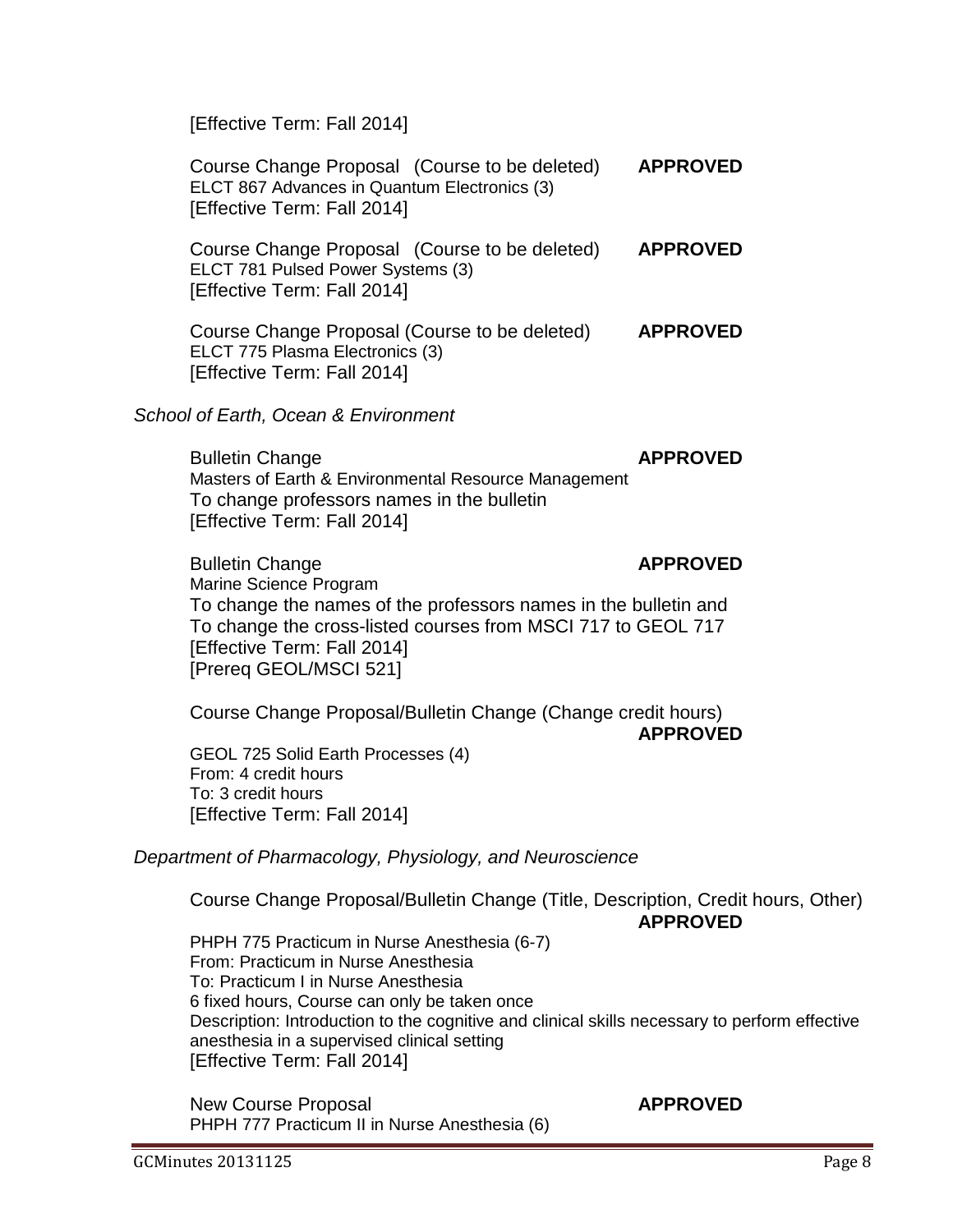Description: Supervised clinical practicum in nurse anesthesia for students beginning their second year of training. [Effective Term: Spring 2014] [Prerequisite: PHPH 775]

New Course Proposal **APPROVED** [PHPH 779 Practicum III in Nurse Anesthesia](http://gradschool.sc.edu/facstaff/gradcouncil/2013/PHPH%20779%20NCP_Redacted.pdf) (6) Description: Advanced, supervised clinical practicum in nurse anesthesia for students in their second year of training. [Effective Term: Spring 2014] [Prerequisite: PHPH 777]

New Course Proposal **APPROVED** [PHPH 781 Practicum IV in Nurse Anesthesia](http://gradschool.sc.edu/facstaff/gradcouncil/2013/PHPH%20779%20NCP_Redacted.pdf) (6) Description: To instruct nurse anesthesia students entering their third year of training to the advanced cognitive and clinical skills necessary to perform effective anesthesia in a supervised clinical setting [Effective Term: Spring 2014] [Prerequisite: PHPH 779]

Schedule Exception Request **APPROVED** [PHPH J701 Physiology for Health Sciences](http://gradschool.sc.edu/facstaff/gradcouncil/2013/PHPH%20J701_Redacted.pdf) (6) [Effective Term: Spring 2014]

11**. Report of the Humanities, Social Sciences, Education, and Related Professional Programs Committee** (J. Daniel Jenkins)

*Department of English, Language and Literature*

Academic Program Actions/Bulletin Change **APPROVED** [English, M.A.](http://gradschool.sc.edu/facstaff/gradcouncil/2013/APA%20ENGL%20MA%20AOE%20Spch%20Comm%20curr%20change%20November%2020%202013%20(2).pdf) (30) [Effective Term: Fall 2014]

Course Change Proposal/Bulletin Change (Title and Description) [SPCH 796 Special Projects](http://gradschool.sc.edu/facstaff/gradcouncil/2013/814%20CCP%20SPCH%20796_Redacted.pdf) **APPROVED** From: Independent Study in Speech Communication, Rhetoric and Performance To: Independent Study in Speech Communication, Rhetoric, and Performance Description: Individually arranged studies in specialized areas of speech communication, rhetoric, or performance. Note: Not more than 6 hours of independent study may be used on a master's program of study. Not more than 9 hours of independent study may be used on a doctoral program of study. [Effective Term: Fall 2014]

Course Change Proposal/Bulletin Change (Title and Description) **APPROVED** [SPCH 797 Special Projects](http://gradschool.sc.edu/facstaff/gradcouncil/2013/814%20CCP%20SPCH%20797%20BCH%20JUS_Redacted.pdf) From: Special Projects To: Special Projects in Speech Communication, Rhetoric and Performance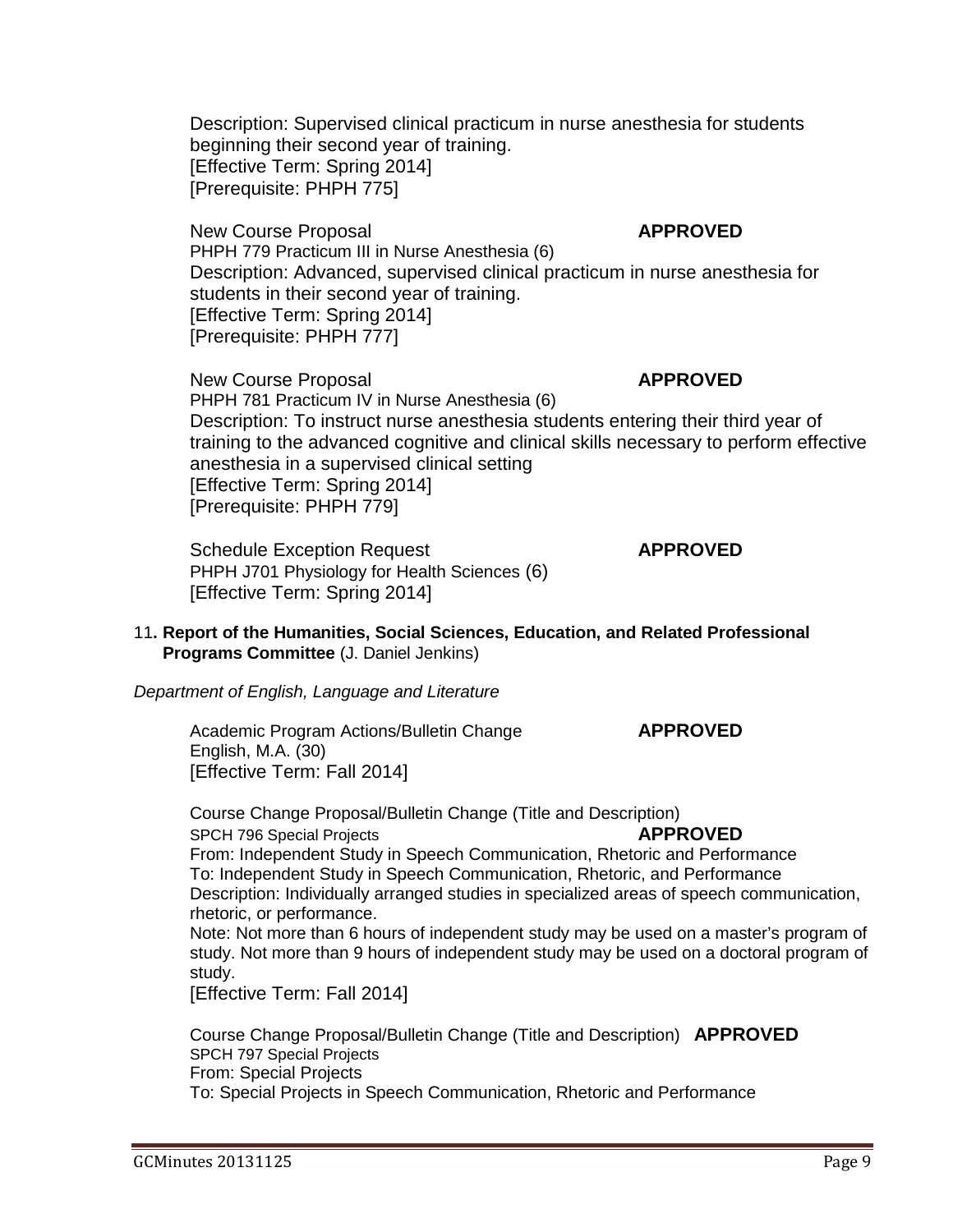Description: Individually research projects focused on a selected area of speech communication, rhetoric, or performance.

Note: Not more than 6 hours of independent study may be used on a master's program of study. Not more than 9 hours of independent study may be used on a doctoral program of study.

[Effective Term: Fall 2014]

#### *Department of Anthropology*

New Course Proposal **APPROVED** [ANTH 762 Biological Anthropology Principles & Theory](http://gradschool.sc.edu/facstaff/gradcouncil/2013/ANTH%20762%20NCP_Redacted1.pdf) (3) [Effective Term: Fall 2014]

#### *College of Social Work*

Course Change Proposal/Bulletin Change (Title and Description) **APPROVED**

[SOWK 784-Social Work Practice with Individuals, Families, and Groups](http://gradschool.sc.edu/facstaff/gradcouncil/2013/SOWK%20784%20CCP_Redacted.pdf) (3) From: Social Work Practice with Individuals, Families, and Groups To: Field Instruction IV: Advanced Social Work Practice Description: Integration, application, and refinement of theories, knowledge, and skills learning in advanced practice courses. Note: Pass-Fall Grading [Effective Term: Fall 2014]

Course Change Proposal/Bulletin Change (Title and Description) **APPROVED**

[SOWK 783 Social Work Practice with Individuals, Families,](http://gradschool.sc.edu/facstaff/gradcouncil/2013/SOWK%20783%20Social%20Work%20Practice%20with%20Individuals,%20Families%20and%20Groups%20Field%20Instruction%20III_Redacted.pdf) and Groups (3) From: Social Work Practice with Individuals, Families, and Groups To: Field Instruction III: Advanced Social Work Practice Description: The third unit of field instruction is designed to support students' integration of knowledge learned while taking advanced year practice courses. Note: Pass-Fail Grading [Effective Term: Fall 2014]

New Course Proposal **APPROVED** [SOWK 779 Advanced Social Work Interventions](http://gradschool.sc.edu/facstaff/gradcouncil/2013/SOWK%20779%20NCP_Redacted1.pdf) (3) [Effective Term: Fall 2014]

New Course Proposal **APPROVED** [SOWK 778 Advanced Analysis of Social Policy, Programs, and Services](http://gradschool.sc.edu/facstaff/gradcouncil/2013/SOWK%20778%20NCP_Redacted1.pdf) (3) [Effective Term: Fall 2014]

New Course Proposal **APPROVED** [SOWK 777 Advanced Theory for Social Work Practice](http://gradschool.sc.edu/facstaff/gradcouncil/2013/SOWK%20777%20NCP_Redacted2.pdf) (3) [Effective Term: Fall 2014]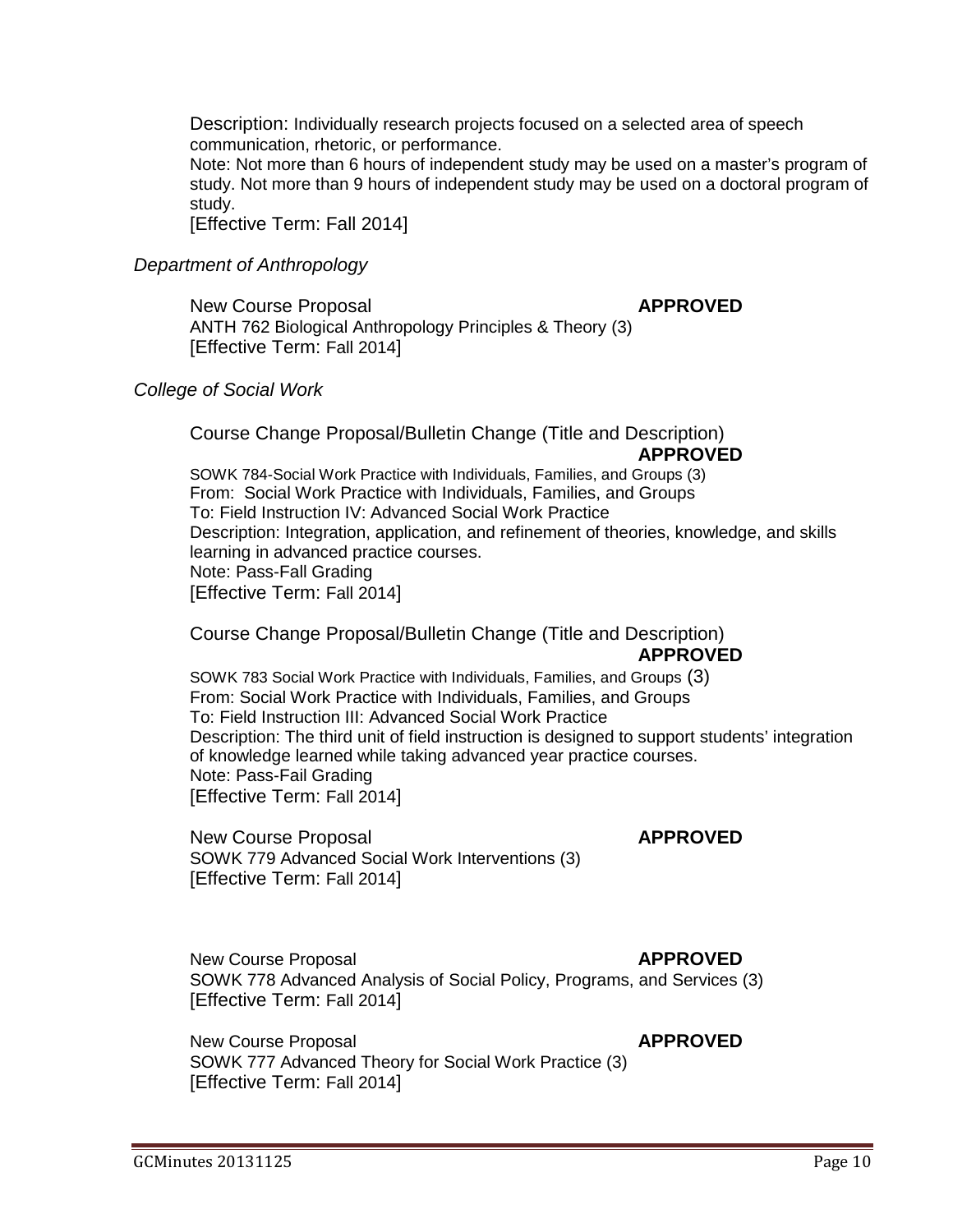Course Change Proposal/Bulletin Change (Title and Description) **APPROVED** [SOWK 722 Social Work Practice with Individuals and Families](http://gradschool.sc.edu/facstaff/gradcouncil/2013/SOWK%20722%20CCP_Redacted1.pdf) (3) From: Social Work Practice with Individuals and Families To: Social Work Practice with Individuals, Families and Small Groups Description: Methods of social work intervention with individuals, and groups within the social environment. [Effective Term: Fall 2014] **Bulletin Change <b>APPROVED** [Social Work MSW Plans of Study](http://gradschool.sc.edu/facstaff/gradcouncil/2013/SOWK%20BCH%20MSW%20Plan%20of%20Study.pdf) [Effective Term: Fall 2014] *Darla Moore School of Business* Academic Program Actions/Bulletin Change **APPROVED** DMSB - [Modification of Overall Admission Statement and PMBA Admission Criteria](http://gradschool.sc.edu/facstaff/gradcouncil/2013/PMBA%20Modification%20to%20Master) [Effective Term: Fall 2014] Academic Program Actions/Bulletin Change **APPROVED** DMSB - [Graduate Certificate in Human Resources](http://gradschool.sc.edu/facstaff/gradcouncil/2013/APA%20Grad%20Cert%20HR_Redacted.pdf) (12) [Effective Term: Summer I 2014] Academic Program Actions/Bulletin Change **APPROVED** DMSB - [Graduate Certificate in Financial and Resource Management](http://gradschool.sc.edu/facstaff/gradcouncil/2013/APA%20Financial%20and%20Resource%20Mgmt.pdf) (12) [Effective Term: Summer I 2014] Academic Program Actions/Bulletin Change **APPROVED** DMSB - [Graduate Certificate in Business Analytics](http://gradschool.sc.edu/facstaff/gradcouncil/2013/APA%20Graduate%20Certificate%20in%20Business%20Analytics_Redacted.pdf) (12) [Effective Term: Summer I 2014] Academic Program Actions/Bulletin Change **APPROVED** DMSB – [Executive International Master of Business Administration](http://gradschool.sc.edu/facstaff/gradcouncil/2013/APA%20Executive%20International%20Master%20of%20Business%20Administration_Redacted.pdf) (48) [Effective Term: Summer I 2014] Course Change Proposal/Bulletin Change (Course hours) **APPROVED** [DMSB 710 Financial Accounting in the Global Environment](http://gradschool.sc.edu/facstaff/gradcouncil/2013/CCP%20DMSB%20710_Redacted.pdf) (2) From: 2 hours To: 2-3 Variable hours [Effective Term: Fall 2014] Course Change Proposal/Bulletin Change (Title and Hours) **APPROVED** [DMSB 712 Decision Analysis](http://gradschool.sc.edu/facstaff/gradcouncil/2013/DMSB%20712%20Decision%20Analysis_Redacted.pdf) (3) From: Decision Analysis, 3 hours To: Quantitative Methods in Business Hours: 2-3 Variable [Effective Term: Fall 2014] Course Change Proposal/Bulletin Change (Hours) **APPROVED** [DMSB 717 Management Accounting in the Global Environment](http://gradschool.sc.edu/facstaff/gradcouncil/2013/DMSB%20717_Redacted.pdf) (2)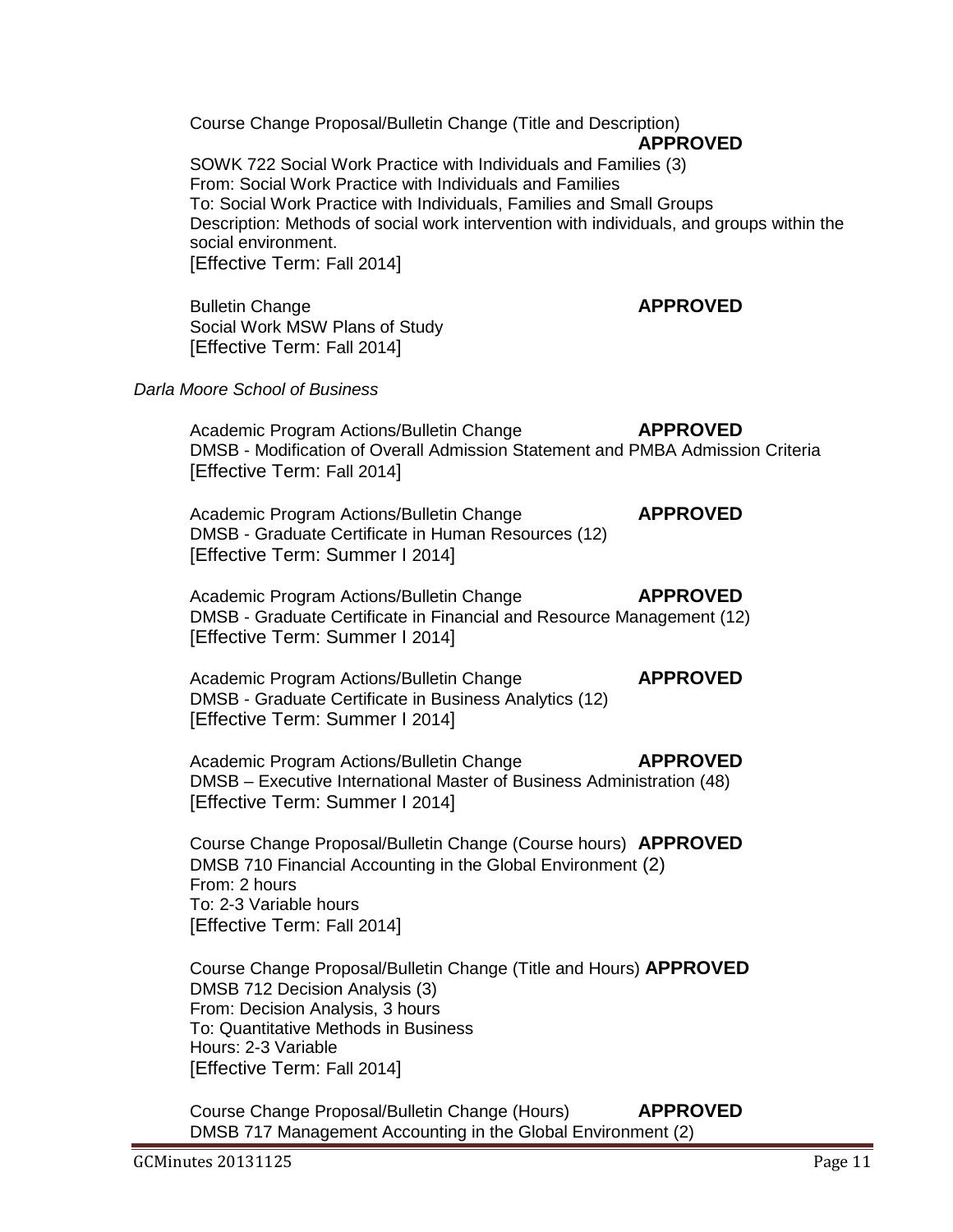From: 2 hours To: 2-3 Variable hours [Effective Term: Fall 2014]

## *Department of Psychology*

Academic Program Actions/Bulletin Change **APPROVED** [PSYC Clinical-Community Psychology Doctoral Program](http://gradschool.sc.edu/facstaff/gradcouncil/2013/PSYC%20Clinical-Community%20Psychology%20Doctoral%20Program%20APA_Redacted.pdf) (81) [Effective Term: Fall 2014]

New Course Proposal **APPROVED** [PSYC 801 Cognitive Neuroscience I](http://gradschool.sc.edu/facstaff/gradcouncil/2013/PSYC%20801%20Cognitive%20Neuroscience%20I_Redacted.pdf) (3) [Effective Term: Spring 2014]

New Course Proposal **APPROVED** [PSYC 802 Cognitive Neuroscience II](http://gradschool.sc.edu/facstaff/gradcouncil/2013/PSYC%20802%20Cognitive%20Neuroscience%20II_Redacted.pdf) (3) [Effective Term: Spring 2014] [Prerequisite: PSYC 801]

Course Change Proposal/Bulletin Change (Grading System) **APPROVED** [PSYC 835 Advanced Psychotherapy Practicum](http://gradschool.sc.edu/facstaff/gradcouncil/2013/PSYC%20835%20CCP%20w%20new%20syll_Redacted.pdf) (1-3) From: Pass-Fail grading system To: Standard grading system [Effective Term: Fall 2014] [Prerequisite: PSYC 827 or 830 and permission of instructor]

## *School of Music*

Bulletin Change **APPROVED** [Doctor of Music Arts in Conducting, Performance, and Piano Pedagogy](http://gradschool.sc.edu/facstaff/gradcouncil/2013/BCH%20Doc%20of%20music%20arts%20in%20conducting,%20performance%20and%20piano%20ped_Redacted.pdf) [Effective Term: Fall 2014]

Bulletin Change **APPROVED** [Doctor of Musical Arts in Composition](http://gradschool.sc.edu/facstaff/gradcouncil/2013/BCH%20Doctor%20of%20Musical%20Arts%20in%20Composition_Redacted.pdf) [Effective Term: Fall 2014]

**Bulletin Change APPROVED** [Master of Music with Concentration in Composition, Music History and Opera](http://gradschool.sc.edu/facstaff/gradcouncil/2013/BCH%20Master%20of%20Music%20w-Concentrations%20in%20Composition,%20Music%20History,%20Op_Redacted.pdf) [Effective Term: Fall 2014]

**Bulletin Change <b>APPROVED** [Master of Music in Performance and Master of Music with Concentrations in](http://gradschool.sc.edu/facstaff/gradcouncil/2013/BCH%20Master%20of%20Music%20in%20Performance%20and%20Master%20of%20Music%20w-Concentration_Redacted.pdf)  [Conducting, Jazz Studies, and Piano Pedagogy](http://gradschool.sc.edu/facstaff/gradcouncil/2013/BCH%20Master%20of%20Music%20in%20Performance%20and%20Master%20of%20Music%20w-Concentration_Redacted.pdf) [Effective Term: Fall 2014]

**Bulletin Change <b>APPROVED** [Master of Music Education](http://gradschool.sc.edu/facstaff/gradcouncil/2013/Master%20of%20Music%20Education_Redacted.pdf) [Effective Term: Fall 2014]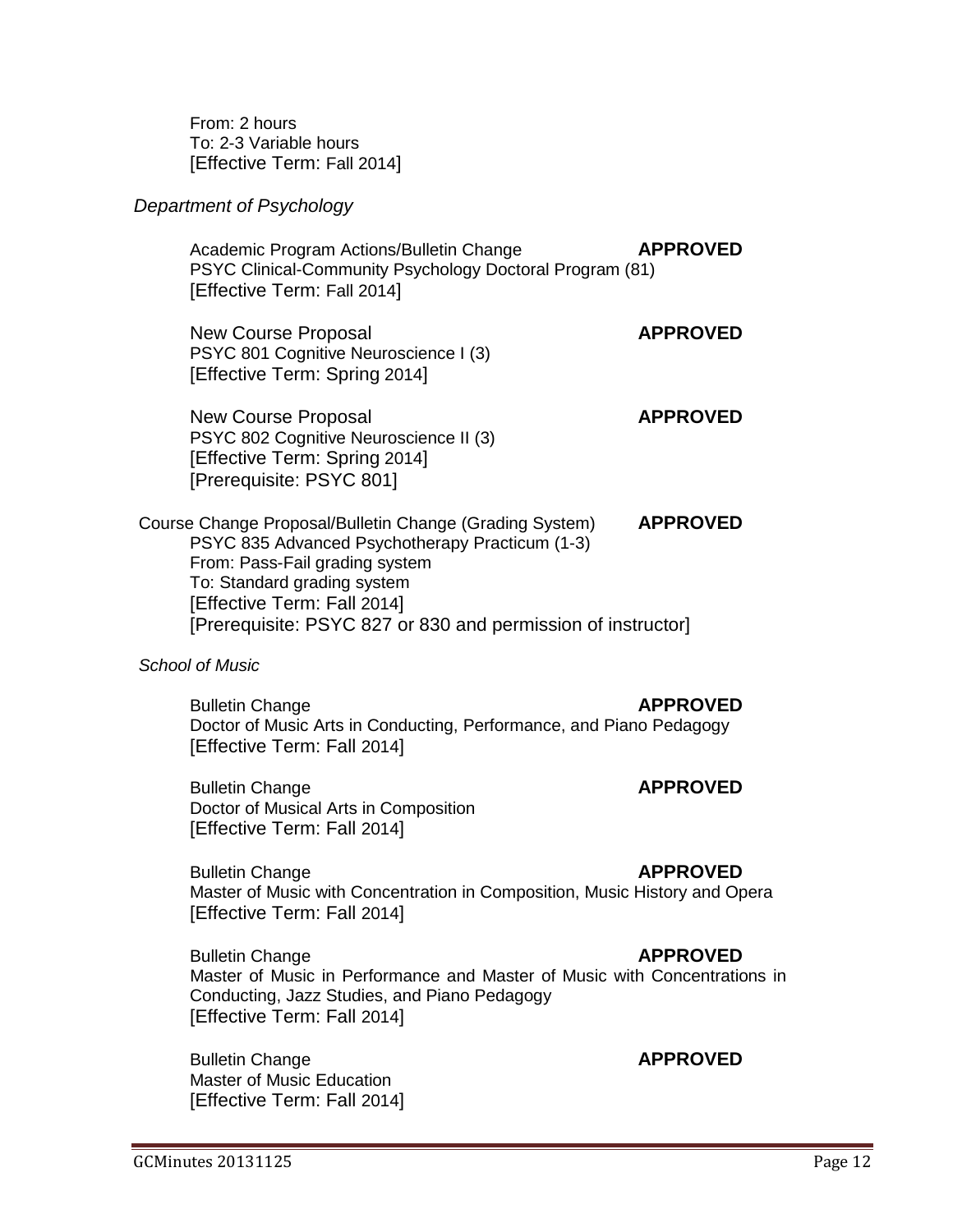## *Department of Art*

Academic Program Actions/Bulletin Change **APPROVED** ART - [Name Change of Unit to School of Visual Arts](http://gradschool.sc.edu/facstaff/gradcouncil/2013/ART%20Name%20Change%20of%20Unit%20to%20School%20of%20the%20Visual%20Arts%20APA-BCH_Redacted.pdf) [Effective Term: Fall 2014]

## 12. **Report of the Grievances, Appeals and Petitions Committee** (Erik

#### Drasgow)

Last year the Graduate Council approved a name change for the committee from the Petitions and Appeals Committee to the Grievances, Appeals and Petitions Committee. The Committee was still charged with writing a new description of procedures and with updating a form for student use. The Committee has approved a finalized version of the procedures and the form. Both are now being considered by the Economic Policies and Practices Committee. Once approved, it will be returned to the Graduate Council for a vote. It is anticipated that the issue will be approved for a Graduate Council vote in December.

## 13. **Other Committee Reports**

No report

## 14**. Old Business**

No report

#### 15. **New Business**

No report

## 16. **Good of the Order**

The next meeting will be December 9.

## 17. **Adjournment**

The meeting adjourned at 2:01 PM.

#### **Murray Mitchell, Secretary**

cc: President Harris Pastides Vice Provost & Dean of Graduate Studies Lacy Ford Provost Michael Amiridis Deans Department Chairs